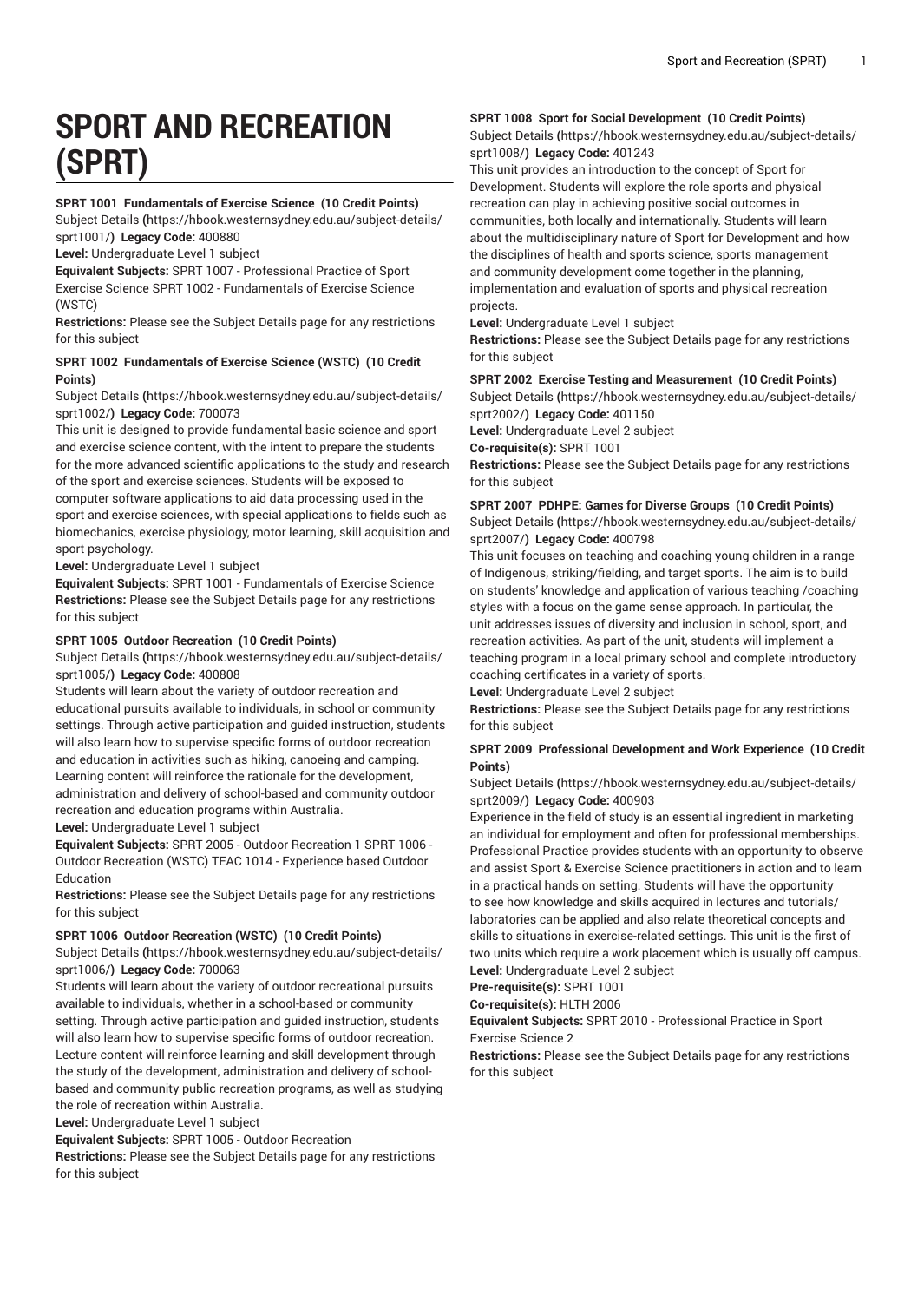# **SPRT 2011 Sustainability, Tourism and Place (10 Credit Points)**

[Subject Details](https://hbook.westernsydney.edu.au/subject-details/sprt2011/) **(**[https://hbook.westernsydney.edu.au/subject-details/](https://hbook.westernsydney.edu.au/subject-details/sprt2011/) [sprt2011/](https://hbook.westernsydney.edu.au/subject-details/sprt2011/)**) Legacy Code:** 102386

Sustainability, Tourism and Place provides students with a fundamental understanding of the current debates in tourism management and sustainable places. The complex relationship and interaction among diverse stakeholders involved in places and tourism are explored. The unit encourages a systems approach, and focuses on traveller origin places, tourist experience and community development. The unit aims to assist students in the analysis of the role of tourism in sustainable places by applying a wide range of case studies.

**Level:** Undergraduate Level 2 subject

**Equivalent Subjects:** SPRT 2006 - Outdoor Recreation and Leisure **Restrictions:** Please see the Subject Details page for any restrictions for this subject

# **SPRT 2012 Community Sport Development (10 Credit Points)**

[Subject Details](https://hbook.westernsydney.edu.au/subject-details/sprt2012/) **(**[https://hbook.westernsydney.edu.au/subject-details/](https://hbook.westernsydney.edu.au/subject-details/sprt2012/) [sprt2012/](https://hbook.westernsydney.edu.au/subject-details/sprt2012/)**) Legacy Code:** 401283

The unit develops students' knowledge and understanding of the concept of community sports development and its role in addressing key issues of social inclusion, diversity, and health promotion. Students explore local and national Australian policies and initiatives, with a focus on monitoring and evaluating and exploring evidence around the social impact of sport. The module facilitates students' knowledge and understanding of community needs within the context of sport and active recreation. Further, students will propose innovative sport development initiatives and programs where students will design and implement a localised sport development initiative in partnership with a local sport organisation.

**Level:** Undergraduate Level 2 subject

# **Pre-requisite(s):** SPRT 1008

**Restrictions:** Please see the Subject Details page for any restrictions for this subject

# **SPRT 3001 Applied Exercise Science for Personal Trainers and Coaches (10 Credit Points)**

[Subject Details](https://hbook.westernsydney.edu.au/subject-details/sprt3001/) **(**[https://hbook.westernsydney.edu.au/subject-details/](https://hbook.westernsydney.edu.au/subject-details/sprt3001/) [sprt3001/](https://hbook.westernsydney.edu.au/subject-details/sprt3001/)**) Legacy Code:** 401056

Students will learn the functional anatomy, exercise physiology, physical fitness, motor development and exercise training content required to function as competent personal trainers and/or sports coaches. Students will also administer and undertake laboratory exercises designed to test and administer fitness programs for healthy individuals

**Level:** Undergraduate Level 3 subject **Pre-requisite(s):** BIOS 1022 AND

SPRT 1001

**Equivalent Subjects:** LGYA 7759 - Personal Training and Coaching **Restrictions:** Please see the Subject Details page for any restrictions for this subject

# **SPRT 3002 Aquatic Sports (10 Credit Points)**

[Subject Details](https://hbook.westernsydney.edu.au/subject-details/sprt3002/) **(**[https://hbook.westernsydney.edu.au/subject-details/](https://hbook.westernsydney.edu.au/subject-details/sprt3002/) [sprt3002/](https://hbook.westernsydney.edu.au/subject-details/sprt3002/)**) Legacy Code:** 400895

From 2016, this unit is replaced by 400866 - Motor Control and Skill. Students will actively engage in a variety of aquatic activities including rowing, canoeing, kayaking, diving, water polo and swimming. Through participation in practical tutorials, students will develop their ability to teach and coach each of the aforementioned aquatic activities in a school or community recreation setting. Students will also train in swimming to improve stroke mechanics and fitness. This will form part of the Bronze Medallion Lifesaving certification, which involves developing competencies in resuscitation, four strokes of swimming, personal survival and rescue skills.

**Level:** Undergraduate Level 3 subject

**Restrictions:** Please see the Subject Details page for any restrictions for this subject

# **SPRT 3003 Coaching Sport and Recreation Activities (10 Credit Points)**

[Subject Details](https://hbook.westernsydney.edu.au/subject-details/sprt3003/) **(**[https://hbook.westernsydney.edu.au/subject-details/](https://hbook.westernsydney.edu.au/subject-details/sprt3003/) [sprt3003/](https://hbook.westernsydney.edu.au/subject-details/sprt3003/)**) Legacy Code:** 401169

Coaching Sport and Recreation Activities offers students with a learning experience based on the principles of physical education and sports coaching in variety of sports and recreational activities. This unit builds upon physical activity instruction and teaching games for understanding (game sense) introduced in earlier units. You will have the opportunity to plan, implement, and reflect on your own teaching practice during tutorials and within community sport contexts. You will learn to see things from multiple perspectives based on content delivered by university staff, peers, and external sport organisations. The unit incorporates experience in meaningful situations that will help prepare you for work in a dynamic field of education. This unit includes approximately 35 hours of work integrated learning.

**Level:** Undergraduate Level 3 subject

# **Pre-requisite(s):** SPRT 2007

**Equivalent Subjects:** SPRT 3007 - Ethical Issues in Sport and Athletics SPRT 3010 - Recreational Sports LGYA 0701 - Human Movement 6 **Restrictions:** Please see the Subject Details page for any restrictions for this subject

# **SPRT 3005 Contemporary Youth Health Issues (10 Credit Points)** [Subject Details](https://hbook.westernsydney.edu.au/subject-details/sprt3005/) **(**[https://hbook.westernsydney.edu.au/subject-details/](https://hbook.westernsydney.edu.au/subject-details/sprt3005/) [sprt3005/](https://hbook.westernsydney.edu.au/subject-details/sprt3005/)**) Legacy Code:** 400894

The unit explores contemporary health issues related to young people. Students will examine a range of topics from a multidisciplinary approach, which include the social, cultural, political and biological factors that influence and construct young people's lives and health. Students will explore pathogenic and salutogenic approaches to understanding and promoting young people's health. When considering and analysing the influences and contexts, students will be able to gather resources and develop diverse meaningful strategies that will assist young people to promote health practices.

**Level:** Undergraduate Level 3 subject

**Incompatible Subjects:** HUMN 3072 - Sexuality SPRT 3006 - Introduction to Drug Use in Society

**Restrictions:** Please see the Subject Details page for any restrictions for this subject

# **SPRT 3008 Exercise Physiology Across the Lifespan (10 Credit Points)**

[Subject Details](https://hbook.westernsydney.edu.au/subject-details/sprt3008/) **(**[https://hbook.westernsydney.edu.au/subject-details/](https://hbook.westernsydney.edu.au/subject-details/sprt3008/) [sprt3008/](https://hbook.westernsydney.edu.au/subject-details/sprt3008/)**) Legacy Code:** 401149

This unit is focused on physiological changes across the human lifespan and their effects on exercise tolerance. There is a particular focus on structural, physiological and motor development changes across the lifespan with emphasis on the control of neuromuscular, cardiovascular, respiratory and thermoregulatory function. Exercise and physiological adaptation to exercise training at different ages will be covered, alongside contraindicated exercises and common injuries/conditions that are present during certain stages of growth and development.

**Level:** Undergraduate Level 3 subject

**Pre-requisite(s):** BIOS 2012

**Restrictions:** Please see the Subject Details page for any restrictions for this subject